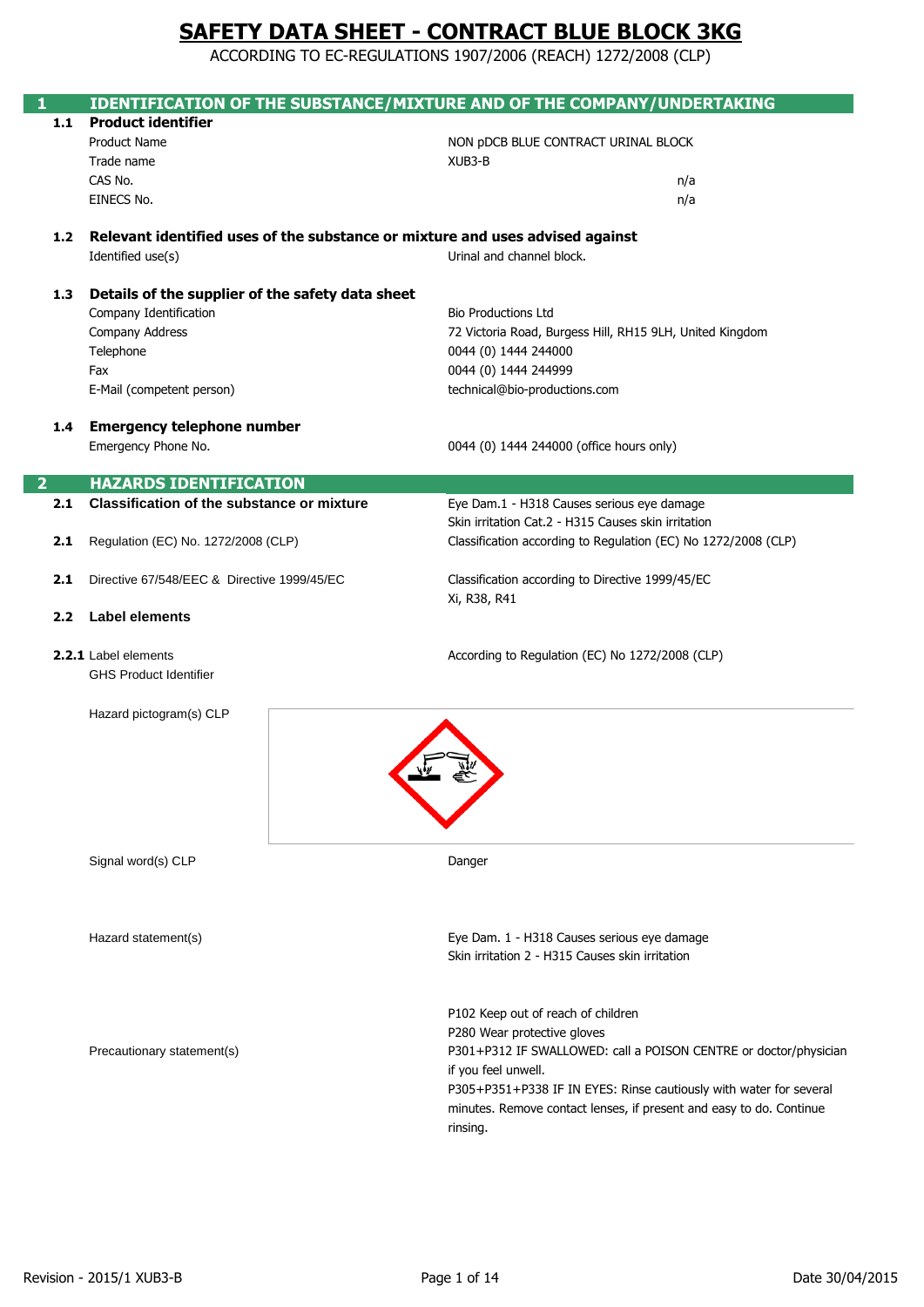ACCORDING TO EC-REGULATIONS 1907/2006 (REACH) 1272/2008 (CLP)

## **3 COMPOSITION/INFORMATION ON INGREDIENTS**

## **3.1 Substances**

| <b>Hazardous</b><br>Ingredient(s):                                 | <b>EINECS No</b> | <b>CAS NUMBER</b>             | %W/W      | <b>REACH according to</b><br>Directive 67/548/EEC | <b>CLP according to Regulation EC/1</b>                                                                   |
|--------------------------------------------------------------------|------------------|-------------------------------|-----------|---------------------------------------------------|-----------------------------------------------------------------------------------------------------------|
| Benzenesulphonic acid<br>mono C10-C13 Alkyl<br>Derivs Sodium salts |                  | 68411-30-3                    | $15 - 25$ | Xn; R22, 38, 41                                   | Acute tox. 4; H302<br>Skin Irrit. 2; H315<br>Eye Dam. 1; H318<br>Aqua chron, 3: H412<br>Skin irr. 2; H315 |
| Perfume (Reportable<br>ingredients as below)                       |                  | <b>Mixture</b>                | $1 - 5$   | (n,N; R38,43,65,51/5                              | Sens. Skin ca 1; H317<br>Aqua. Chron. 2; H411<br>Asp. Hazard 2:H305                                       |
| Limonene                                                           |                  | 5989-27-5                     | < 0.1     | N; R10-38-43-65, R5                               | Flam. Liq. Cat.3; H226<br>Sens. Skin. Cat.1; H31<br>Aqua Chron. Cat. 1; H4:                               |
| <b>Non Hazardous</b><br>Ingredient(s):                             |                  | <b>EINECS No ICAS NUMBERI</b> | %W/W      | <b>SYMBOL</b>                                     | <b>RISK PHRASES</b>                                                                                       |
| Sodium chloride                                                    |                  | 7647-14-5                     | >30       |                                                   |                                                                                                           |
|                                                                    |                  |                               |           |                                                   |                                                                                                           |

## **4 FIRST AID MEASURES**

|  | 4.1 Description of first aid measures (Symptoms) |
|--|--------------------------------------------------|
|--|--------------------------------------------------|

| Inhalation             | With normal use should not present a hazard                   |
|------------------------|---------------------------------------------------------------|
| <b>Skin Contact</b>    | May cause irritation and an allergic reaction                 |
| Eye Contact            | May cause serious eye irritation                              |
| Ingestion              | May cause irritation to the mouth, throat and digestive tract |
| Additional Information | Symptomatic treatment                                         |
|                        |                                                               |

**4.2 Description of first aid measures (Actions)** Inhalation

> Skin Contact Eye Contact

Ingestion:

### Additional Information **5 FIRE-FIGHTING MEASURES**

**5.1 Extinguishing media** Suitable Extinguishing Media

### **5.2 Special hazards arising from the**  Substance or mixture Exposure hazards

### **5.3 Advice for fire-fighters**

Special protective equipment for fire fighters for surrounding fires. Product not flammable. Water spray, foam, dry powder or CO2

Do not induce vomiting. Obtain medical advice if patient unwell.

Do not give anything by mouth to an unconscious person.

Always launder contaminated clothing before re-use

10-15 minutes. Obtain medical attention if irritation persists

Wash skin with soap and water. In severe cases obtain medical help.

In case of contact, rinse immediately with plenty of water for at least

Wash out mouth with water and give copious amounts of water to drink.

If affected, remove to fresh air, keep warm and at rest.

Obtain medical attention in severe cases.

In combustion emits toxic fumes

Full protective equipment including self-contained respiratory protection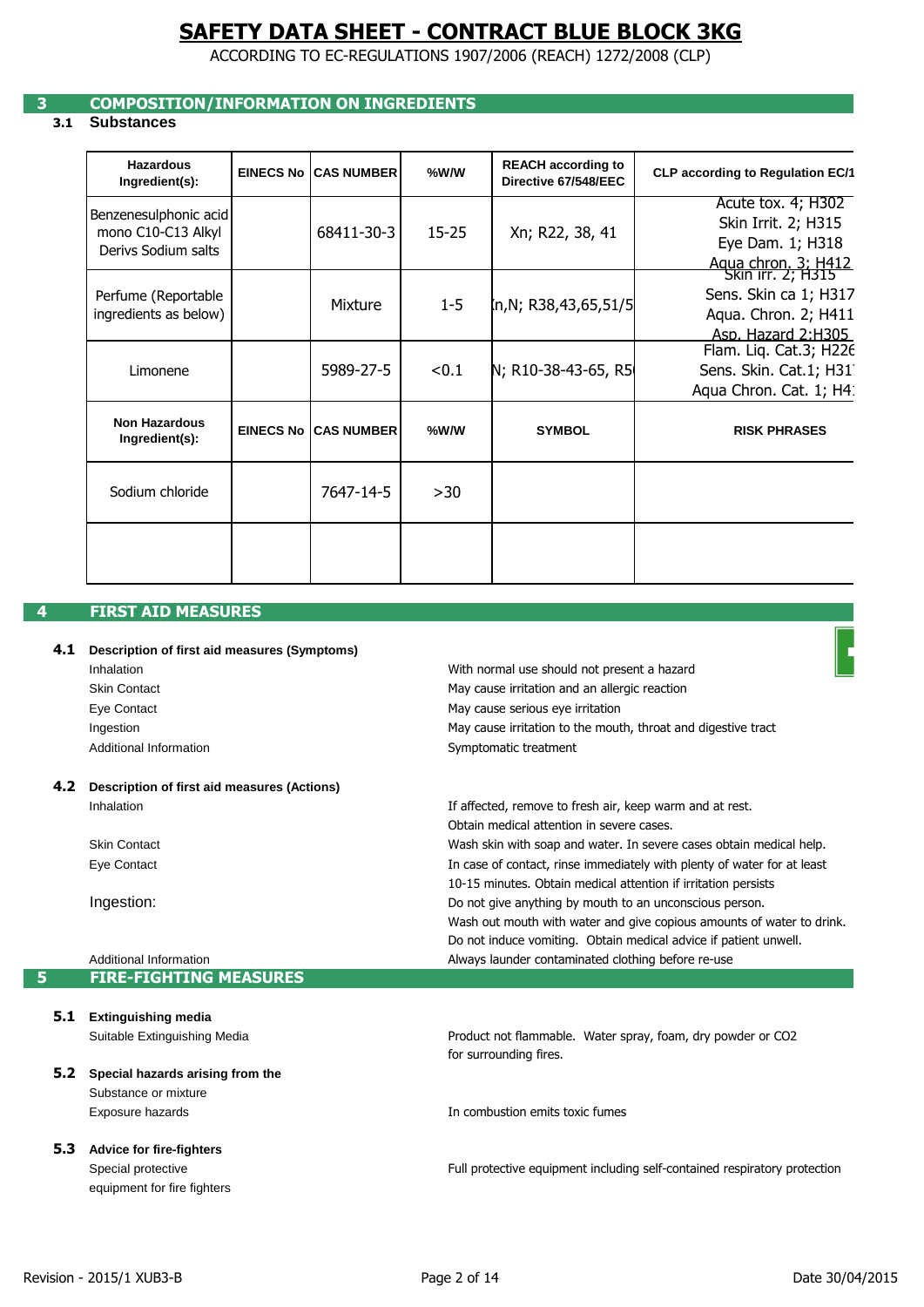ACCORDING TO EC-REGULATIONS 1907/2006 (REACH) 1272/2008 (CLP)

# **6 ACCIDENTAL RELEASE MEASURES**

- **6.1 Personal precautions, protective equipment and emergency procedures**
- **6.2 Environmental precautions**
- **6.3 Methods and material for containment and cleaning up**
- **6.4 Reference to other sections**
- **6.5 Additional Information**

Do not discharge into drains or rivers. Contain the spillage using bunding. Mark out the contaminated area with signs and prevent access to unauthorised personnel. Do not attempt to take action without suitable protective clothing – see section 8 of SDS

Wearing gloves pick up blocks and return to tub. Blocks can still be used.

Not applicable

Spillages will prove slippery if product gets wet

## **7 HANDLING AND STORAGE**

- **7.1 Precautions for safe handling**
- **7.2 Conditions for safe storage, including any incompatibilities**
- **7.3 Suitable packagine**
- **7.3 Specific end use(s)**

Avoid eye contact and prolonged skin contact

Keep in original containers

Keep in original containers

Keep tightly closed when not in use Do not store below 5ºC or above 30ºC

## **8 EXPOSURE CONTROLS / PERSONAL PROTECTION**

### **8.1 Control Parameters**

Hazardous Ingredients

NO OCCUPATIONAL LIMIT ASSIGNED

|              | Workplace exposure limits | Respirable dust |                           |  |  |
|--------------|---------------------------|-----------------|---------------------------|--|--|
| <b>State</b> | 8 hour TWA<br>15 min STEL |                 | 15 min Stel<br>8 hour TWA |  |  |
|              |                           |                 |                           |  |  |
|              |                           |                 |                           |  |  |
|              |                           |                 |                           |  |  |
|              |                           |                 |                           |  |  |

#### **8.2 Exposure Controls**

| Engineering measures          | Not necessary under normal conditions of use.               |
|-------------------------------|-------------------------------------------------------------|
| <b>Respiratory Protection</b> | Not necessary under normal usage                            |
| <b>Hand Protection</b>        | Wear protective gloves (Butyl rubber or Polyvinyl chloride) |
| Eye Protection                | Wear safety goggles                                         |
| <b>Skin Protection</b>        | Wear suitable protective overalls                           |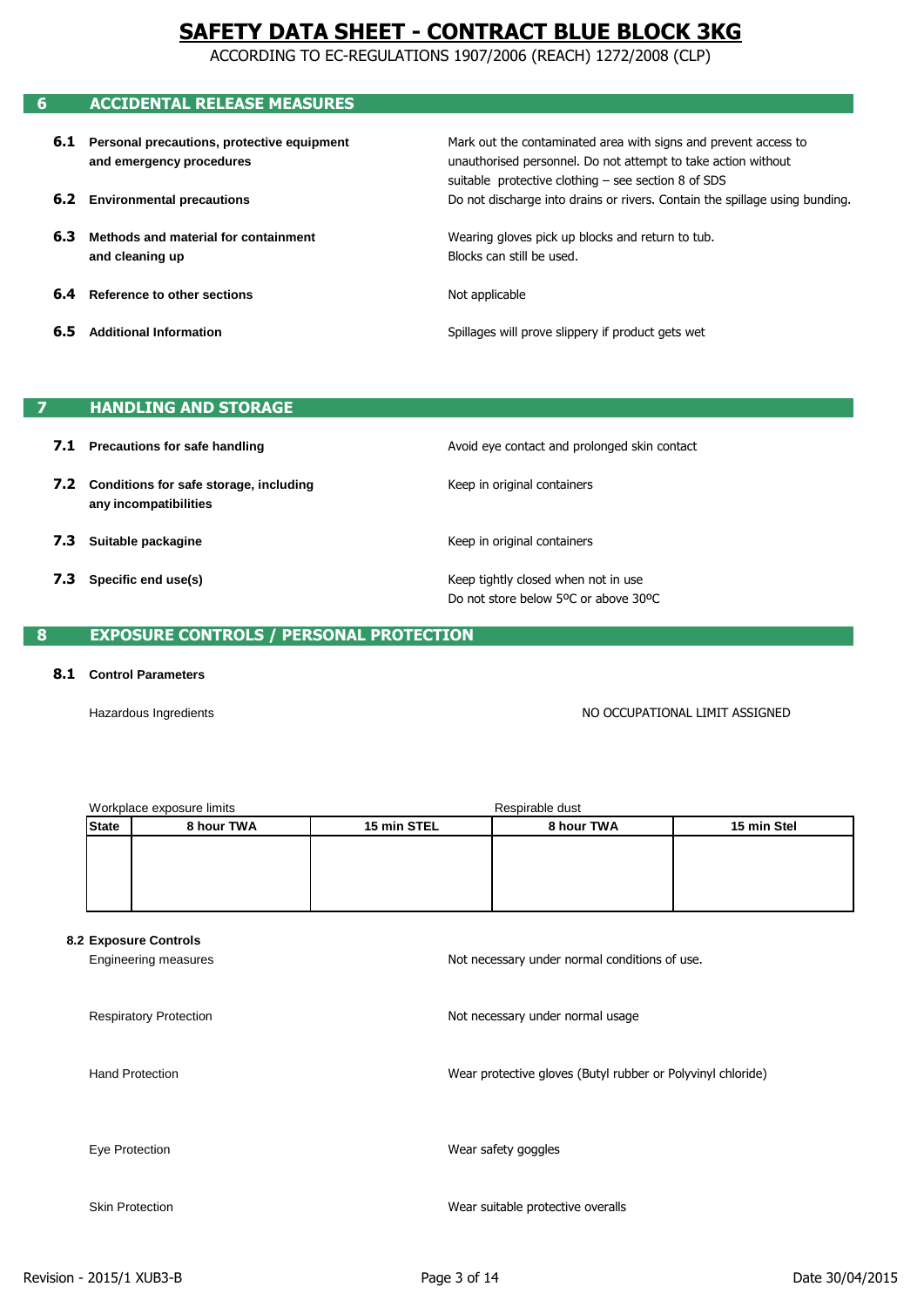ACCORDING TO EC-REGULATIONS 1907/2006 (REACH) 1272/2008 (CLP)

## **9 PHYSICAL AND CHEMICAL PROPERTIES**

### **9.1 Information on the basic physical and chemical properties**

| Form:                         | Solid (Blocks)                 |
|-------------------------------|--------------------------------|
| Odour:                        | Fruity sweet spice             |
| Colour:                       | Blue                           |
| Viscosity:                    | Not Applicable                 |
| pH (Value):                   | 8 Typical (1% Solution)        |
| Density (g/ml):               | Not measured                   |
| <b>Boiling Point:</b>         | Not Applicable                 |
| Flash Point:                  | Not Applicable                 |
| <b>Melting Point:</b>         | Not Applicable                 |
| Pour Point (Deg C):           | Not Applicable                 |
| Auto Ignition Temp.           | Not Applicable                 |
| Vapour Pressures:             | Not Applicable                 |
| Solubility (water):           | <b>Dissolves</b>               |
| Solubility (other):           | Not Applicable                 |
| <b>Partition Coefficient:</b> | Not Applicable                 |
| Flammable Limits:             | Not Applicable. Non flammable  |
| Oxidising Props.              | Not Applicable. Non oxidising. |
|                               |                                |

### **9.2 Other information**

No additional information available

# **10 STABILITY AND REACTIVITY**

| 10.1 Reactivity                         | Not expected to be reactive.                      |
|-----------------------------------------|---------------------------------------------------|
| 10.2 Chemical Stability                 | Stable under normal conditions                    |
| 10.3 Possibility of hazardous reactions | No polymerisation reaction expected               |
| 10.4 Conditions to avoid                | Extremes of temperature and moisture (in storage) |
| 10.5 Incompatible materials             | <b>Disinfectants</b>                              |
| 10.6 Hazardous decompostion products    | Burning produces Oxides of Carbon                 |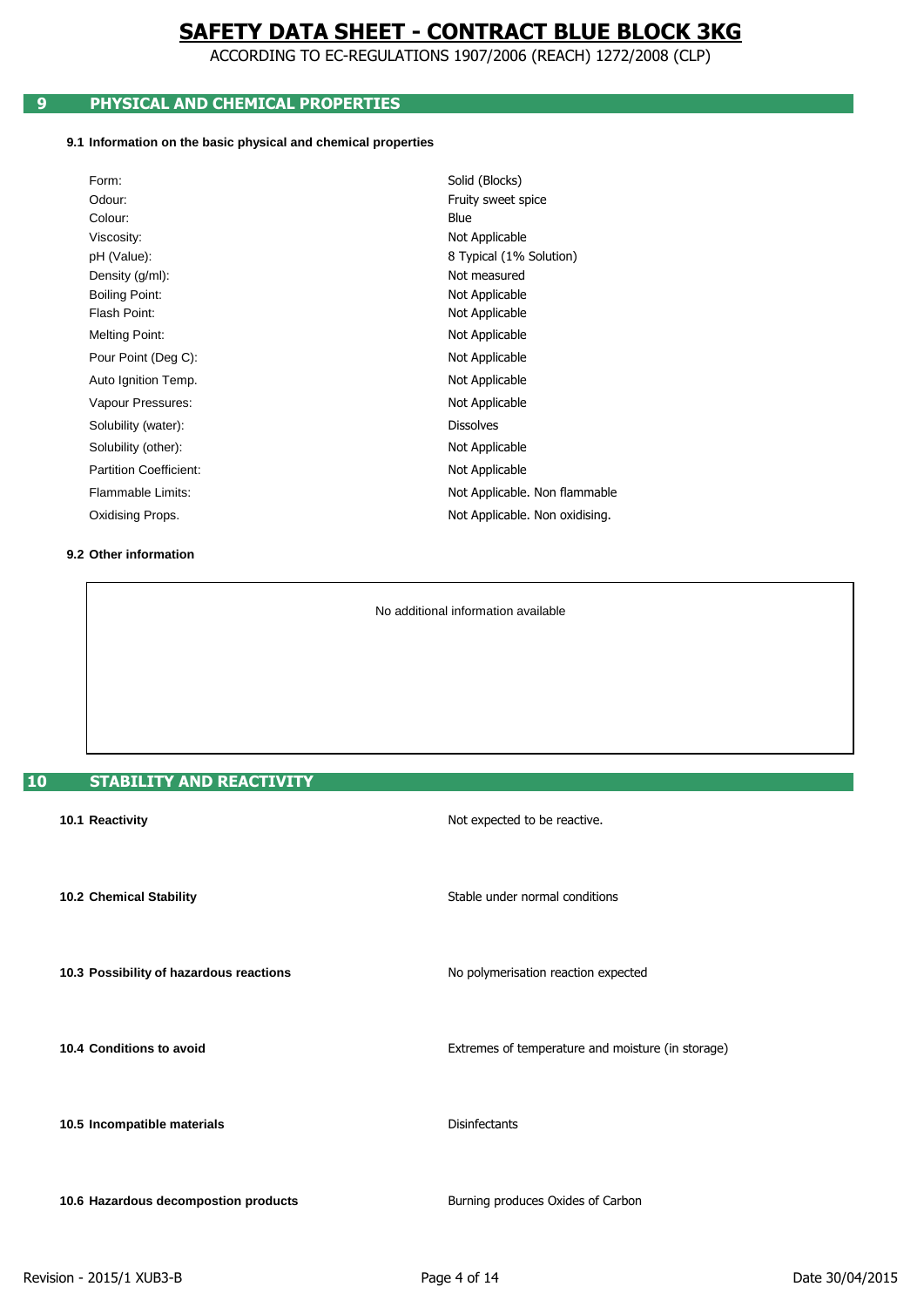ACCORDING TO EC-REGULATIONS 1907/2006 (REACH) 1272/2008 (CLP)

## **11 TOXICOLOGICAL INFORMATION**

### **11.1 Information on toxicological effects**

**Toxicity values**

| Route          | <b>Species</b> | <b>Test</b> | Value | <b>Units</b> |
|----------------|----------------|-------------|-------|--------------|
| No information | available      |             |       |              |
|                |                |             |       |              |
|                |                |             |       |              |
|                |                |             |       |              |

### **Relevant effects for mixture**

| Effect | Route | <b>Basis</b> |
|--------|-------|--------------|
|        |       |              |
|        |       |              |
|        |       |              |

#### **11.2 Symptoms / Routes of exposure**

| Skin contact<br>Eye Contact | May cause slight/mild irritation to sensitive skin with prolonged contact.<br>May produce an allergic reaction.<br>May cause serious eye irritation |
|-----------------------------|-----------------------------------------------------------------------------------------------------------------------------------------------------|
| Ingestion                   | May cause irritation to the mouth, throat and digestive tract.<br>May also Cause nausea.                                                            |
| Inhalation                  | Under normal use should not present a hazard                                                                                                        |

## **12 ECOLOGICAL INFORMATION**

### **12.1 Toxicity**

#### **Eco Toxicity values**

| <b>Species</b> | <b>Test</b> | Value | <b>Units</b> |
|----------------|-------------|-------|--------------|
|                |             |       |              |
|                |             |       |              |

#### **12.2 Persistence and degradability**

| 12.2 Persistence and degradability      | The surfactant(s) used in this preparation comply(ies) with the biodegrade<br>criteria as laid down in Regulation (EC) No 648/2004 on detergents.<br>Data to support this assertion are held at the disposal of the competent<br>authorities of the Member States and will be made available to them, at the<br>direct request or at the request of a detergent manufacturer. |
|-----------------------------------------|-------------------------------------------------------------------------------------------------------------------------------------------------------------------------------------------------------------------------------------------------------------------------------------------------------------------------------------------------------------------------------|
| 12.3 Bioaccumulative potential          | No bioaccumulation potential.                                                                                                                                                                                                                                                                                                                                                 |
| 12.4 Mobility in soil                   | Readily absorbed into soil                                                                                                                                                                                                                                                                                                                                                    |
| 12.5 Results of PBT and vPvB assessment | Does not contain PBT or vPvB substances.                                                                                                                                                                                                                                                                                                                                      |
| 12.6 Other Adverse Effects              | Negligible ecotoxicity.                                                                                                                                                                                                                                                                                                                                                       |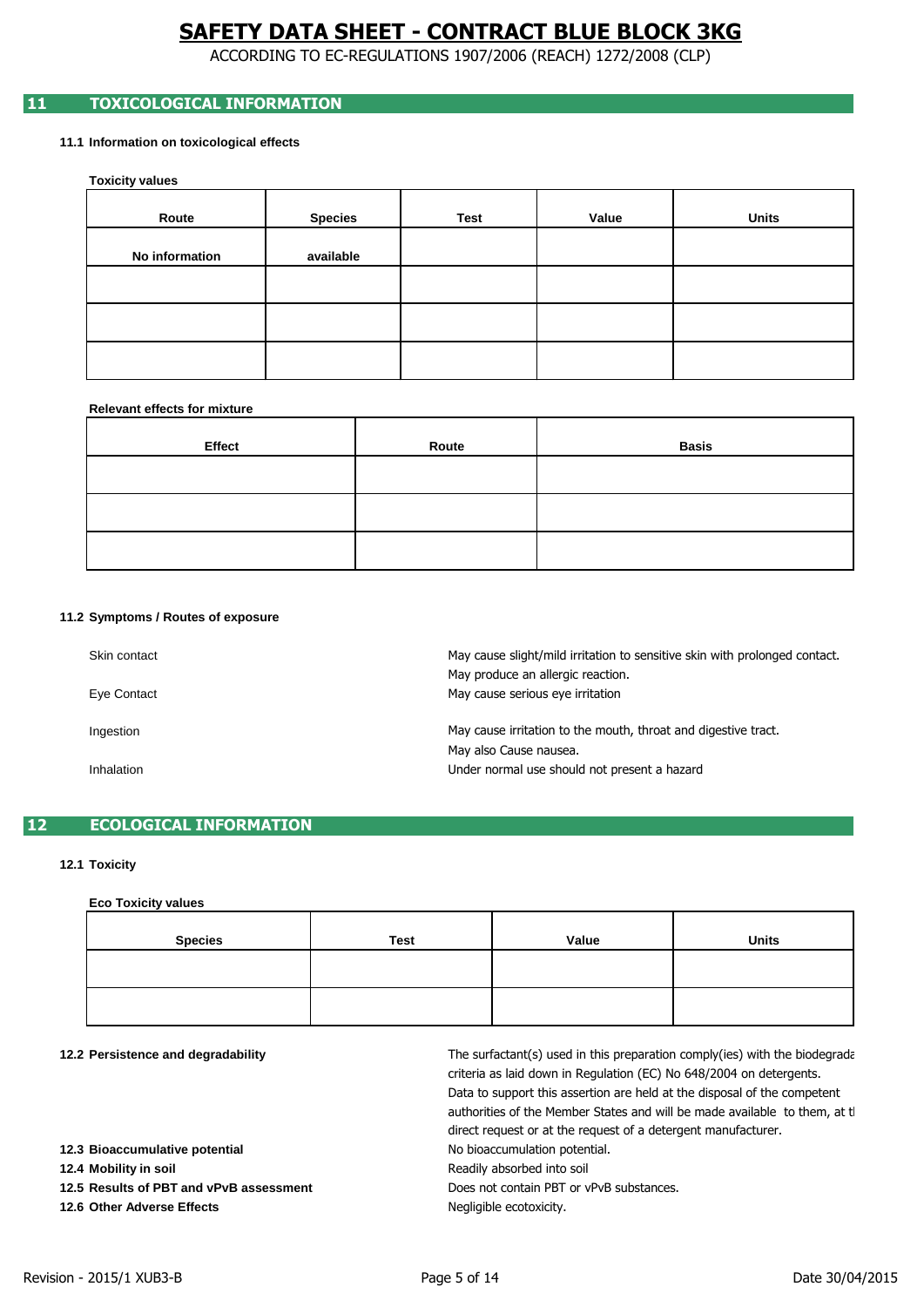ACCORDING TO EC-REGULATIONS 1907/2006 (REACH) 1272/2008 (CLP)

### **13 DISPOSAL CONSIDERATIONS**

#### **13.1 Waste treatment methods**

Disposal operations Dispose of in accordance with Local Authority Guidelines and Regulations

Disposal of packaging

Dispose of in accordance with Local Authority Guidelines and Regulations

**NB: The users attention is drawn to the possible existance of regional or national regulations regarding disposal**

## **14 TRANSPORT INFORMATION**

#### **14.1 UN Number**

Not regulated for transport

### **14.2 UN Proper shipping name**

#### **14.3 Transport hazard class(es)**

| <b>ARD/RID</b> | ٠      | Class                |
|----------------|--------|----------------------|
| <b>IMDG</b>    | ٠<br>٠ | Proper shipping name |
| IATA           | ٠<br>÷ | Proper shipping name |

#### **14.4 Packing Group**

#### **14.5 Environmental hazards**

| Environmental hazardous | N٥ |
|-------------------------|----|
| Marine pollutant        | N٥ |

#### **14.6 Special precautions for user**

## **15 REGULATORY INFORMATION**

**This preparation was classified in compliance with the following directions and regulations**

the European Parliament and of the Council of 16 December 2008 on and including Regulation (EU) No 453/2010. Regulation (EC) No 1272 of classification, labelling and packaging of substances and mixtures. Regulation (EC) No 1907/2006 (REACH) and amendments thereof up to

Substances of Very High Concern for Authorization in accordance with Arti None of the constituent ingredients are listed on the candidate list of 59(10) of the REACH Regulation.

regulations or provisions. The regulatory information given above only indicates the principal regulations specifically applicable to additional provisions which complete these regulations. Refer to all applicable national, international and lo the product described in this safety data sheet. The user`s attention is drawn to the possible existence of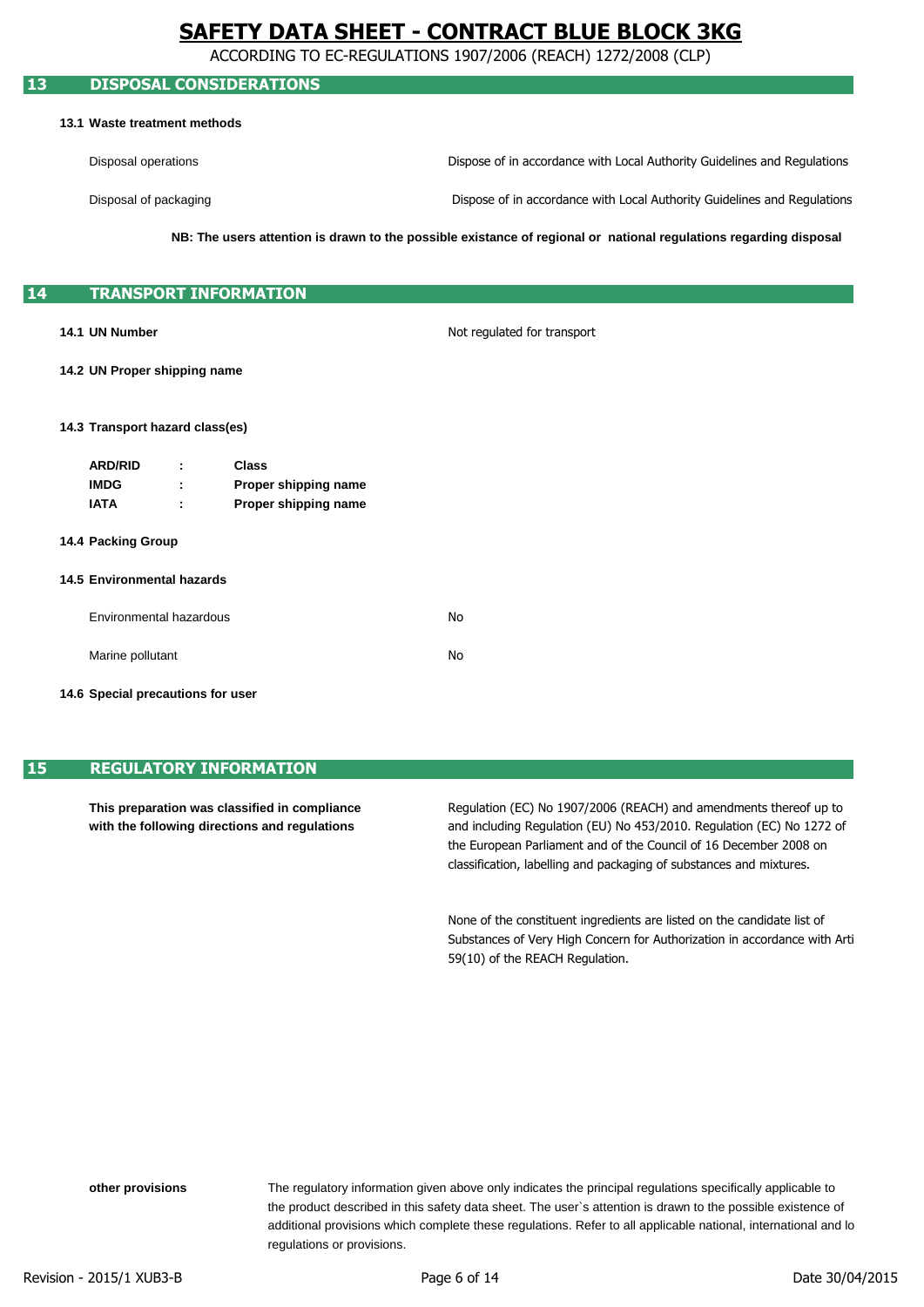ACCORDING TO EC-REGULATIONS 1907/2006 (REACH) 1272/2008 (CLP)

## **15 REGULATORY INFORMATION (continued)**

#### **15.2 chemical safety assesment**

or the mixture by the supplier. A chemical safety assessment has not been carried out for the substance

#### **16 OTHER INFORMATION**

| 16.1 Phrases used in Sections 2 and 3 |                                                                          |
|---------------------------------------|--------------------------------------------------------------------------|
| <b>Hazard Statements</b>              | H226 Flammable liquid and vapour - Cat.3                                 |
|                                       | H302 Harmful if swallowed                                                |
|                                       | H315 Causes skin irritation                                              |
|                                       | H318 Causes serious eye damage                                           |
|                                       | H317 May cause an allergic skin reaction                                 |
|                                       | H401 Toxic to aquatic life - Cat.2                                       |
|                                       | H305 May be fatal if swallowed and enters airways - Cat.2                |
|                                       | H412 Harmful to aquatic life with long lasting effects                   |
| Risk phrases                          |                                                                          |
|                                       | R <sub>10</sub> Flammable                                                |
|                                       | R22 Harmful if swallowed                                                 |
|                                       | R38 Irritating to skin                                                   |
|                                       | R41 Risk of serious damage to eyes                                       |
|                                       | R43 May cause sensitisation by skin contact                              |
|                                       | R51/53 Toxic to aquatic organisms, may cause long-term adverse effects   |
|                                       | in the aquatic environment                                               |
|                                       | R65 Harmful: may cause lung damage if swallowed.                         |
|                                       | R50/53 Very toxic to aquatic organisms, may cause long-term adverse effe |
|                                       | in the aquatic environment.                                              |
| 16.2 Other information                | Contains: Perfume ingredients, d-Limonene                                |
|                                       | Anionic surfactants 15-<30%                                              |
|                                       | May cause an allergic reaction.                                          |
|                                       |                                                                          |

### **Legal disclaimer**

The above information is believed to be correct but does not purport to be all inclusive and shall be used only as a guide. This company shall not be held liable for any damage resulting from handling or from contact with the above product. It is at all times the responsibility of the user to take all necessary measures to comply with legal requirements & local regulations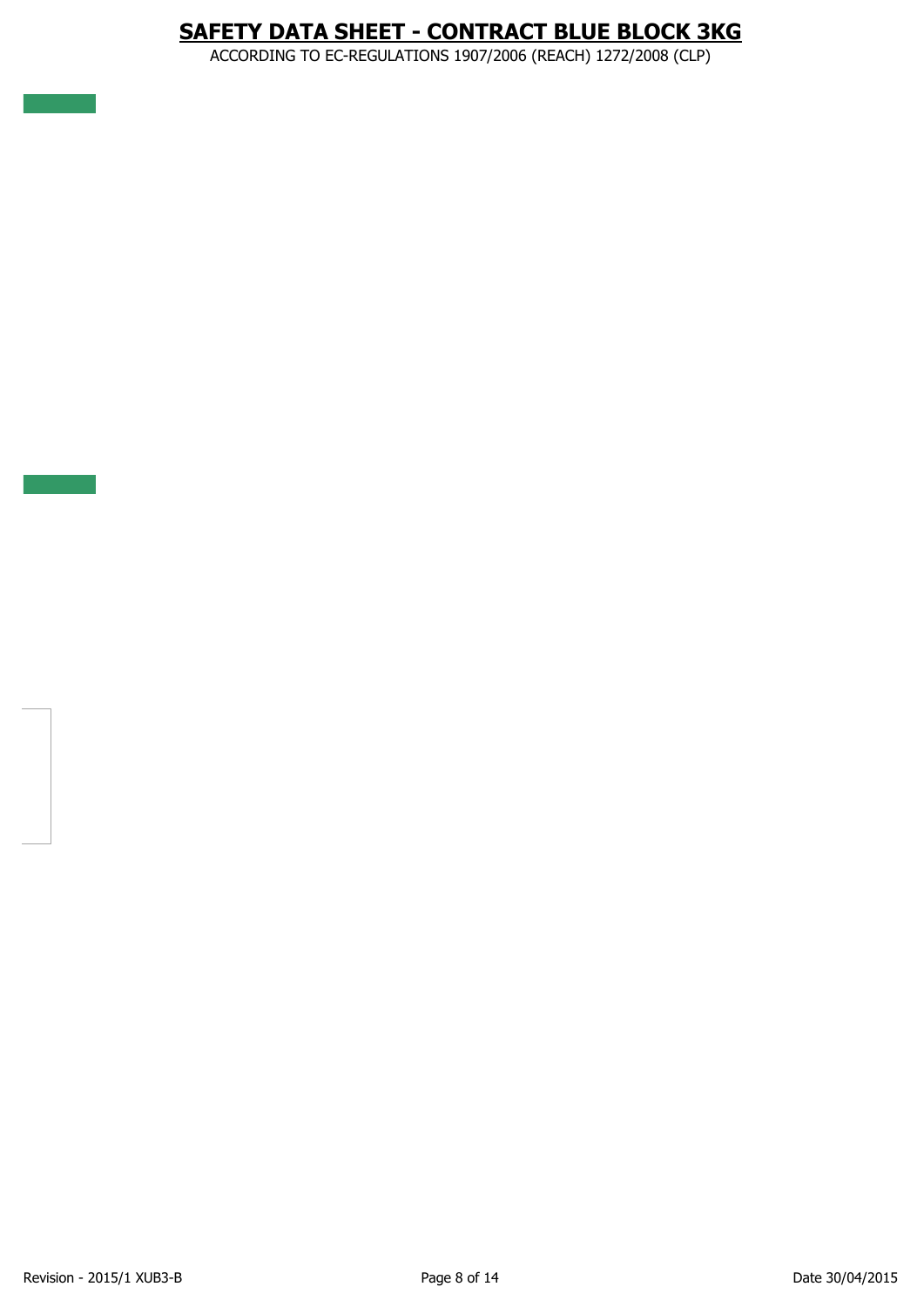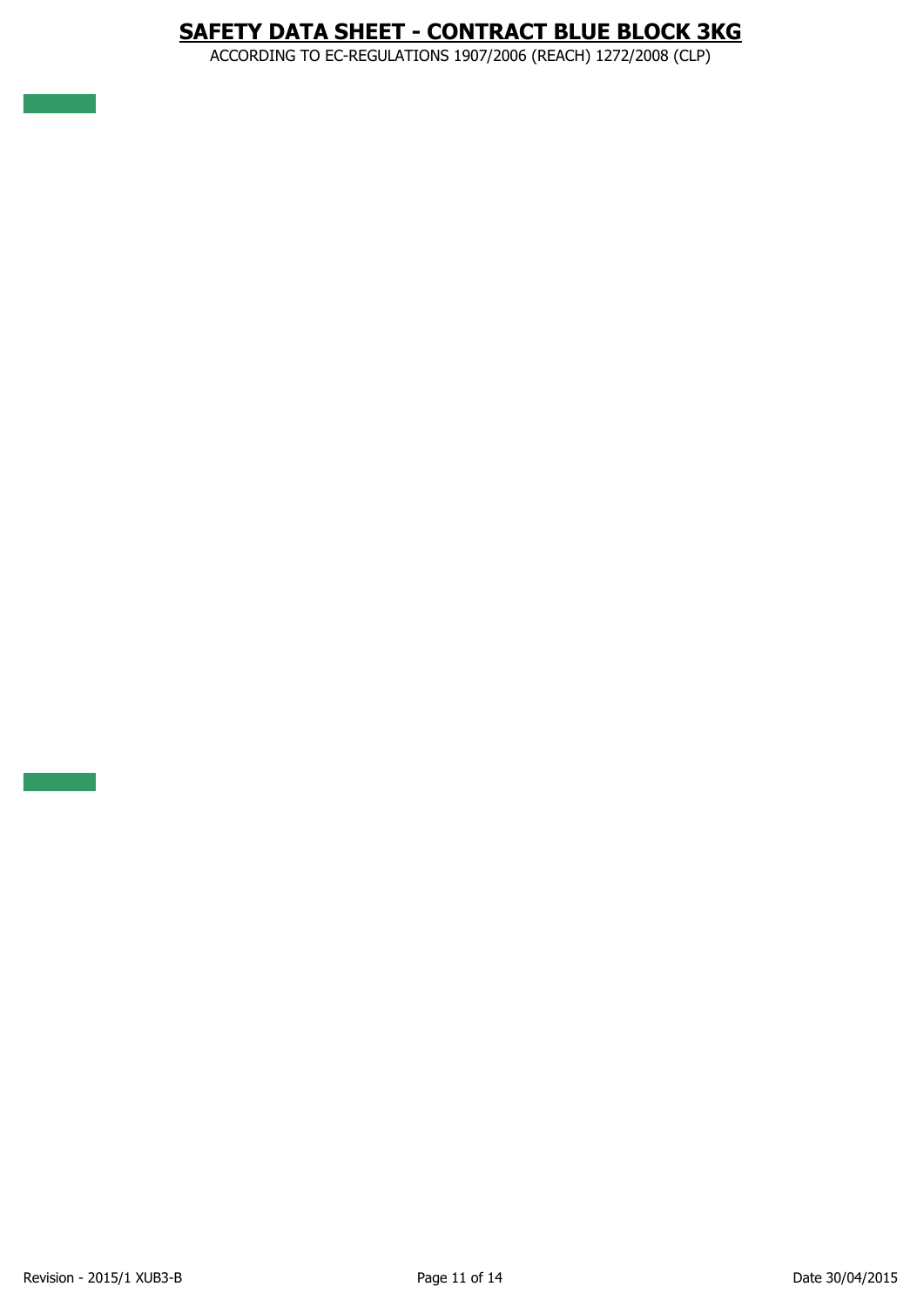ACCORDING TO EC-REGULATIONS 1907/2006 (REACH) 1272/2008 (CLP)

1bility

heir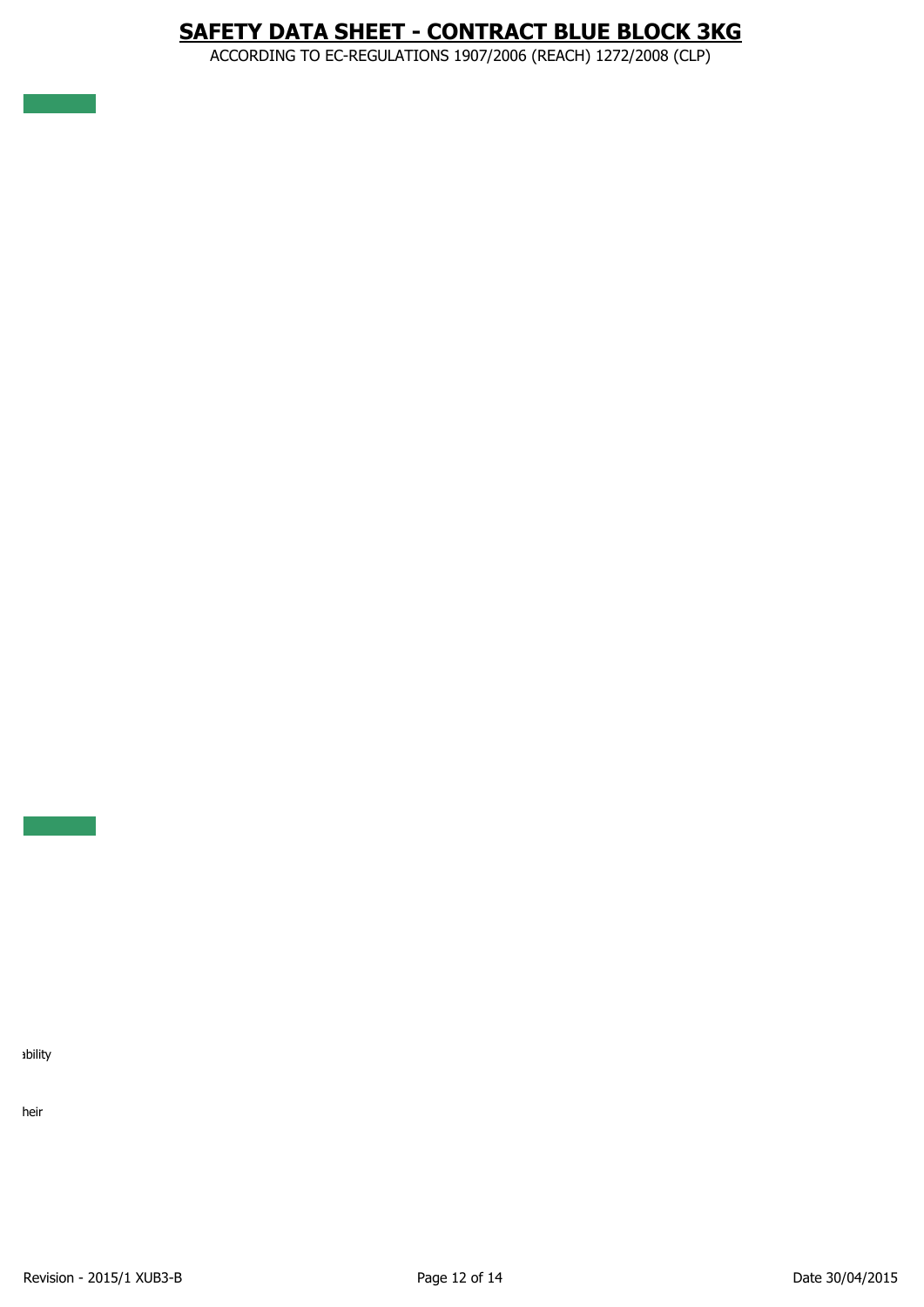ACCORDING TO EC-REGULATIONS 1907/2006 (REACH) 1272/2008 (CLP)

 $\overline{\phantom{a}}$  cle

cal